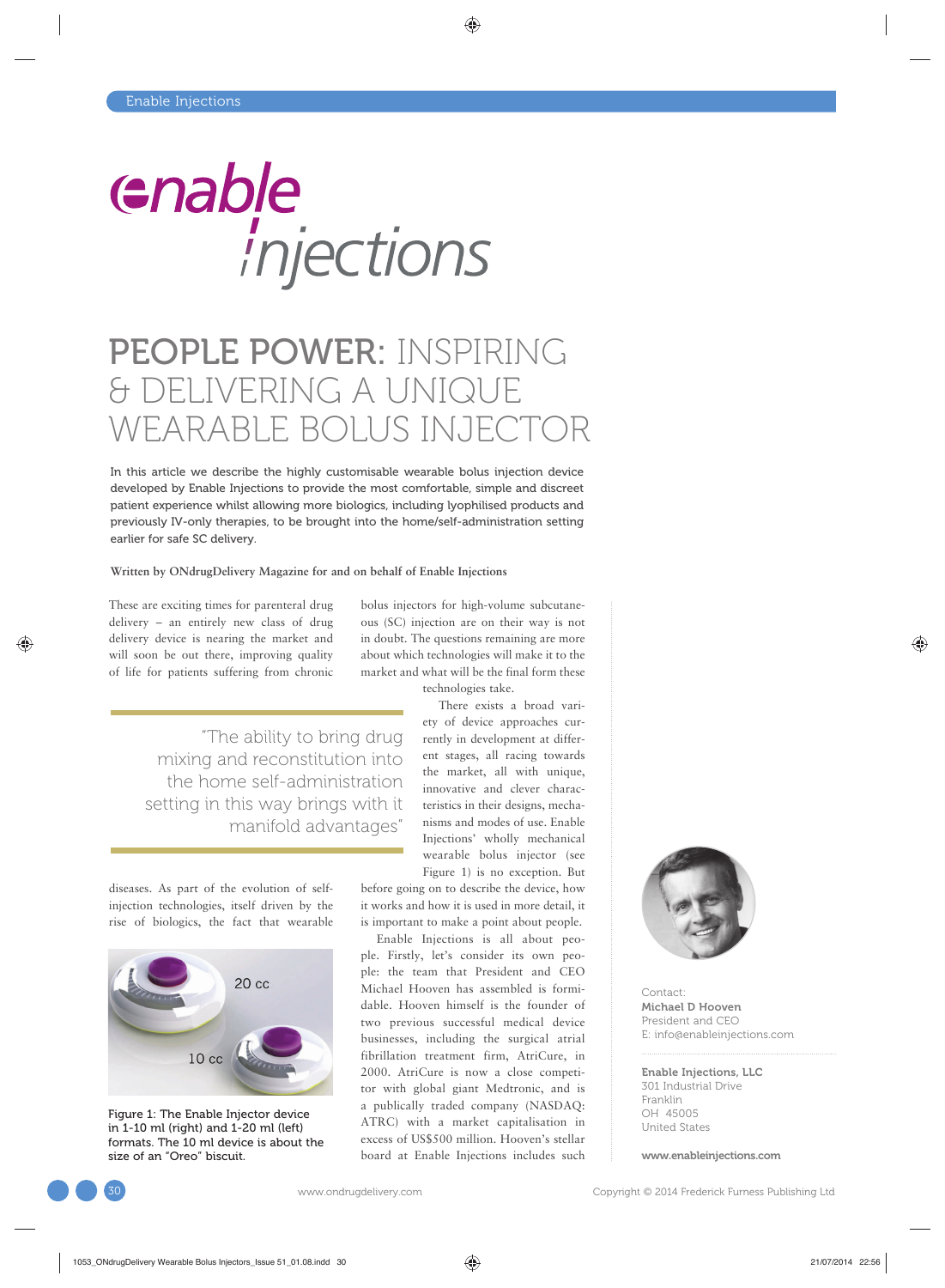

Figure 2: Fully equipped US manufacturing facilities are already in place.

names as: Mark Collar, former President of Proctor & Gamble's Pharmaceuticals and Personal Health business; Norman Weldon, PhD, founder of and investor in more than 20 medical device companies, who has also served as President and CEO of numerous companies in the field including, amongst others, Cordis Corporation; Karen Robards, former Head of Healthcare Investment Banking at Morgan Stanley; and Don Harrison, MD, former Chief of Cardiology at Stanford University, former Head of the University of Cincinnati Medical School, and former President of the American Heart Association.

Likewise, the design team working on Enable's devices are top-drawer. In total the team has worked on the development of more than 100 products with combined sales topping \$10 billion, they have more than 200 patents between them, and count amongst their ranks a J&J Chairman's Medal Winner. Similarly, the company's clinical, regulatory and human factors teams are of the same experienced, seasoned high calibre.

People. Always uppermost in the thoughts of this top-flight team as they bring Enable's products to fruition are, once again, people. Specifically, they are thinking about the patients who will eventually be using and benefiting from Enable's devices. As one learns more about Enable Injections and begins to examine the device design in-depth, the constant consideration given as the absolute top priority to the detailed wants, concerns and needs (clinical and personal) of the patient becomes apparent. This is the thread that runs through every aspect of what Enable Injections does and the devices it is developing.

Along with a steadfast focus on patients, a clear understanding of the cold, hard science and engineering, plus the capabilities and business acumen to operate in the pharma industry, and the experience and knowledge to navigate the regulatory procedures, are all requirements for successfully bringing a drug delivery device development project through to market.

As Gary Ansel, MD, Associate Medical Director of the OhioHealth Research and Innovation Institute (Columbus, OH, US) put it: "Having an injector like this, especially one that decreases pain, opens the door to new pharmaceuticals that wouldn't be possible without this revolutionary device. We're talking potential for huge cost savings, reduced hospital stays, and increased patient compliance—all at the push of a button."

 The initial technology development for Enable's devices took place at the Children's Hospital Medical Center in Cincinnati, OH, US, and were focused on a painless injection system. Multiple studies showed significant pain reduction and, whilst temperature was found to be one key factor, the deep understanding of all the causes of injection pain gained through Enable's partnership with the hospital means that the Enable Injector addresses all of these causes, delivering the most comfortable injection experience possible.

Enable's admin and finance is still headquartered in Cincinnati with design and manufacturing now taking place at its

- 2,000 sq ft (186 m<sup>2</sup>) controlled environment injection moulding
- High-volume injection moulding capabilities
- Second manufacturing site identified for occupancy late 2015/early 2016.

#### THE DEVICE

At the outset, Enable defined its broad goals as follows:

- Development of a bolus injection system
- Utilise the pain-free injection technology
- Deliver very high volumes and viscosities
- Utilise standard vial/cartridge container closure
- Automatically reconstitute lyophilised solutions
- Deliver the highest volume using the smallest possible device.

Since defining those targets just a few years ago, Enable Injections has developed a fully automated, mechanical drug delivery system that allows the user to self-administer any volume of drug from 1 to 20 ml by SC injection. The patient simply inserts the drug vial or cartridge into the system, places the device on the body, and presses a button. The drug is automatically and comfortably delivered at a pre-programmed flow rate into the subcutaneous tissue over a timeframe that can range from minutes to hours. After delivery is complete, the needle is automatically retracted and locked out, and the user is notified with a primarily tactile feedback which is discreet, being only felt and heard by the patient, who can look

"The system automatically warms the drug to room temperature, meaning that instead of waiting the usual 30 minutes ... the dose is ready to inject immediately"

extensive facilities in Franklin, OH, US. Enable plans to continue to manufacture all device components onsite at its US manufacturing facilities (Figure 2), which comprise:

- $5,000$  sq ft (465 m<sup>2</sup>) pilot manufacturing space
- 5,000 sq ft controlled environment manufacturing

at the device for visual confirmation too. The needle is never seen or exposed, and the device is fully recyclable having no electronic components.

From the point of view of the patient using the Enable device, the first thing they are presented with is a small box (approximately 15 cm by 12 cm, and quite flat at only 4.5 cm high). On opening the box (see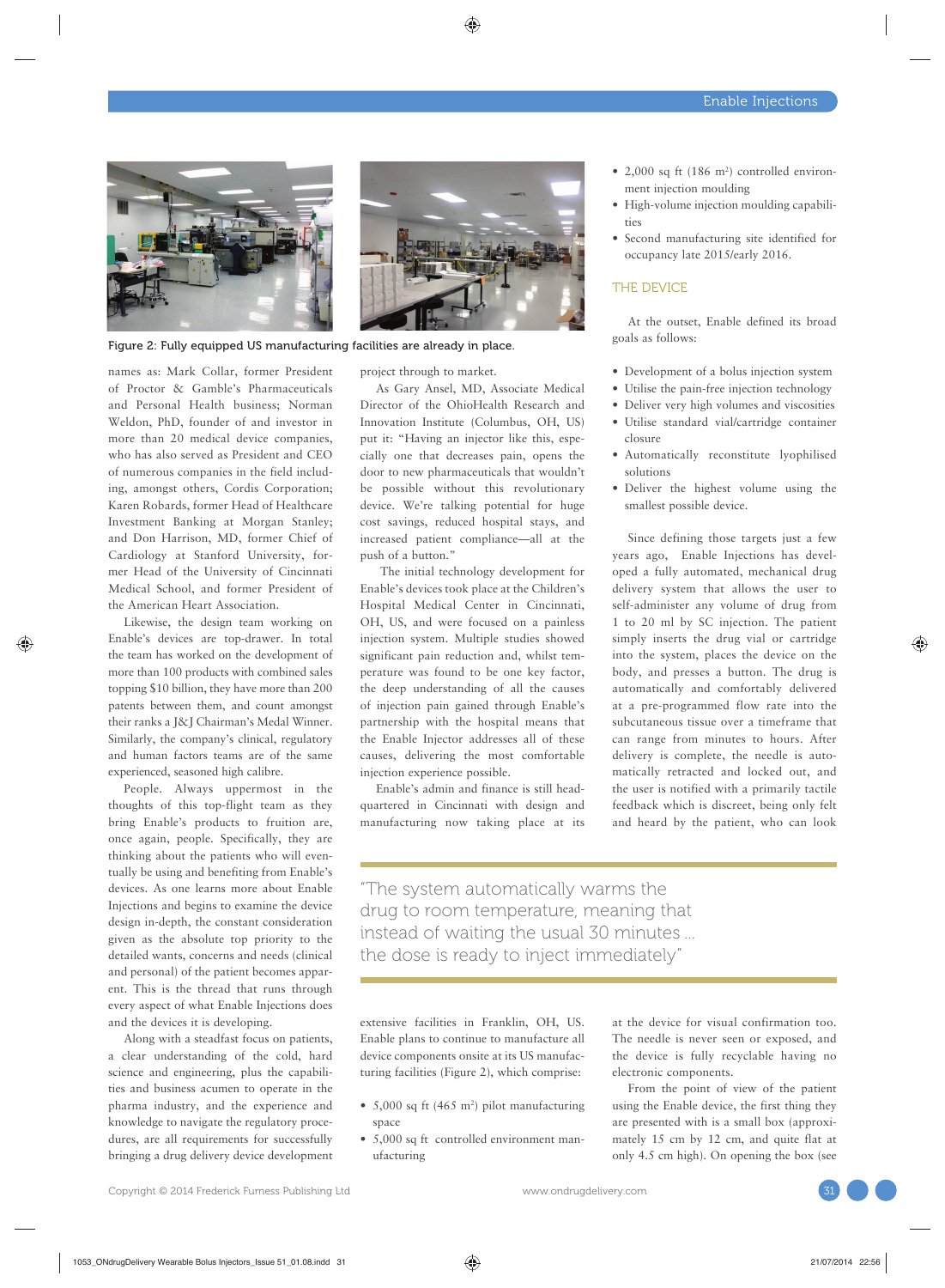

Remove Vial Flip Cap Insert Vial Remove Injector

Figure 3: Drug transfer process: three simple patient steps.

Figure 3a) the patient sees inside: on the left, a standard vial or cartridge containing their medication; and to the right, the injector device (roughly the size of an "Oreo" biscuit – just over 4cm across) in a plastic housing. One-word instructions with simple graphic illustrations are printed on the inside of the lid. The three simple patient steps for drug transfer are shown in Figure 3a-c.

If the drug needs to be stored in the refrigerator, the vial can be refrigerated as normal and inserted into the transfer system straight from the fridge. During transfer from the vial to the injector, which takes just a few seconds, the system automatically warms the drug to room temperature, meaning that instead of waiting the usual 30 minutes between taking a drug vial out of the fridge and using it, the dose is ready to inject immediately upon completion of drug transfer.

The Enable Injection device can be configured in a dual-vial format too, providing automated mixing of two vials of up to 10 ml each (see Figure 4). The patient is



Figure 4: The Enable Injector in dual-vial configuration requires no additional patient steps.

completely removed from the mixing process and the three-step instructions for the dual-vial system remain exactly the same for the patient as for the single vial system. Enable's automated mixing system can be pre-configured to mix powder/liquid or liquid/liquid for up to an hour, or more.

The ability to bring drug mixing and reconstitution into the home self-administration setting in this way brings with it manifold advantages. Patient convenience is a key benefit but, in addition, errors due to user mixing are eliminated. Furthermore, treatment and facility cost-savings are likely and, earlier up the line, the ability to release lyophilised formulations earlier brings with it potentially huge commercial advantages.

Once the transfer process is complete, the red retaining tab clicks back to release the loaded injector device and the patient follows the three steps outlined in Figure 5.

### PATIENT-OPERATED TRANSFER DEVICE: BENEFITS

Central to the commercial/development advantages that Enable's system brings is that it requires no change to the primary drug container and, further, that any standard vial or cartridge can be combined with the Enable device at any point in the supply chain, the long-term container and closure material compatibility testing having already been completed with the original container. In fact the device uses only standard IV materials in the entire drug path meaning that any drug already approved for IV administration would be exposed to the same materials, thus minimising short-term material compatibility testing too.

Up against a preloaded device, the patient-loaded device gains several additional wins. In a preloaded wearable bolus injector, the necessity to incorporate a prefilled drug container such as a vial or cartridge inside the device, together with plunger and power source (often a spring) to drive the injection, represents a considerable limitation of design options with the addition of bulk being amongst them. Also, the force required to drive the plunger increases as the as the volume and/or viscosity of drug increases, usually resulting either in an increase in delivery time or an increase in the size of the cannula.

With the Enable device, the force required to deliver the drug does not change with the volume and the delivery rate and cannula size remain the same meaning that the Enable system delivers volumes and viscosities substantially higher than devices that use a cartridge and plunger. Specifically Enable is more than comfortable claiming routinely to be able to achieve effective delivery of 10 ml of 100 cP formulation through a 29g needle at a rate of 1 ml/min, but in most cases needle size can be reduced further to 30g or beyond with obvious advantages with respect to patient comfort.

Very small, ergonomic, low-profile wearable devices capable of delivering volumes of from 1 to 10 ml or from 1 through to 20 ml (Figure 1) become possible because of Enable's proprietary S.E.T. Drive (details of which are available under a confidentiality agreement only).

## PATIENTS FRONT & CENTRE FROM THE BEGINNING

Human Factors Engineering (HFE) has of course been at the heart of every aspect of the development of Enable's device and the company has put intense efforts into Human Factors studies from the very outset. To date 16 studies have been conducted in different user demographics, following accepted HFE and Usability Engineering standards including:

- ANSI/AAMI HE74:2001 Human factors design process for medical devices
- IEC 60601-1-6, Ed1, Usability
- US FDA Draft Guidance issued June 22, 2011: Applying Human Factors and Usability
- Engineering to Optimise Medical Device Design.

## MINIMAL INTERACTION

The HFE studies conducted during the development of the Enable device revealed clearly that users want minimal interaction